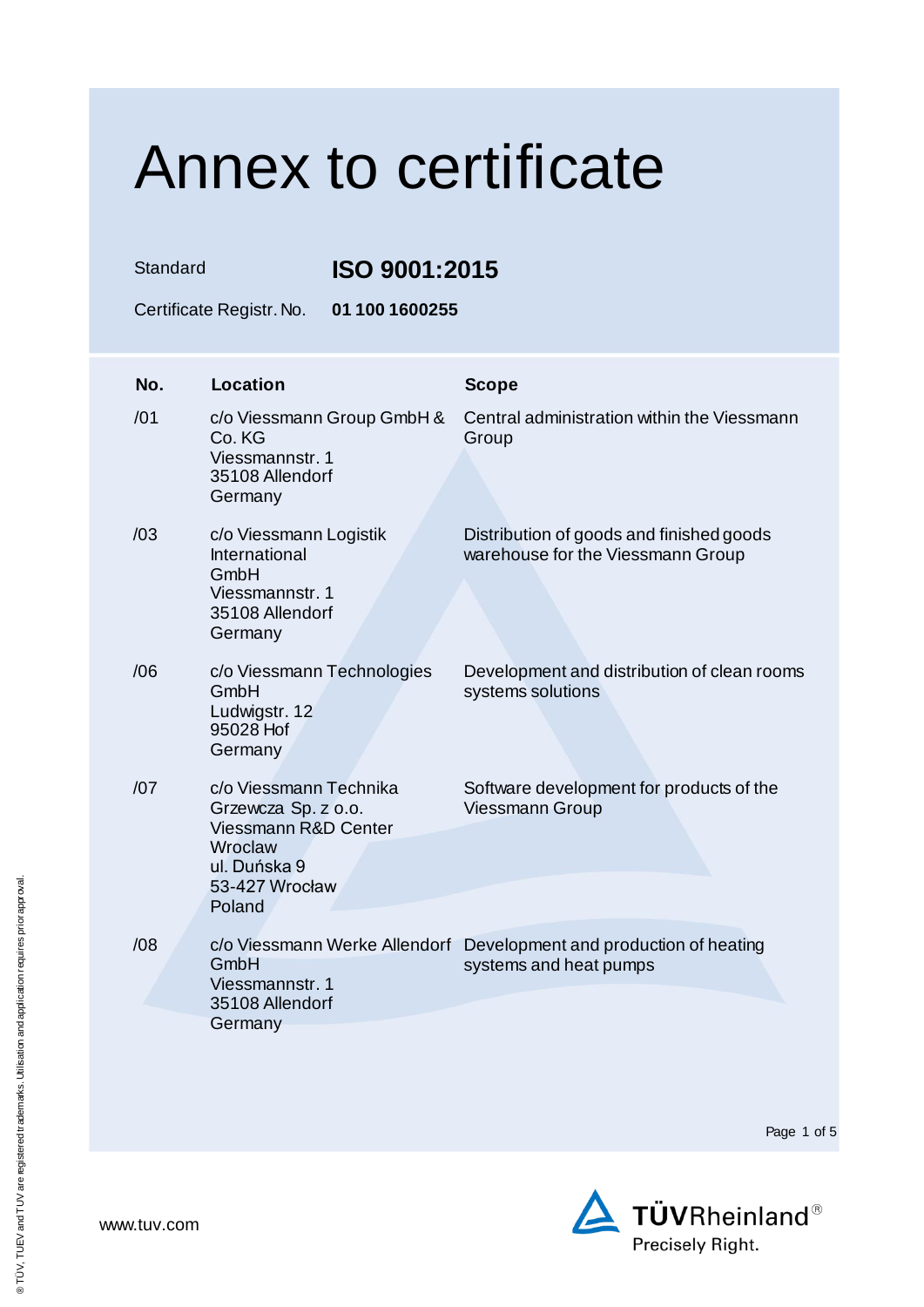| Standard |                                                                                                                      | ISO 9001:2015  |                                                                                                                                                  |  |
|----------|----------------------------------------------------------------------------------------------------------------------|----------------|--------------------------------------------------------------------------------------------------------------------------------------------------|--|
|          | Certificate Registr. No.                                                                                             | 01 100 1600255 |                                                                                                                                                  |  |
| /09      | c/o Viessmann Elektronik<br>GmbH<br>Beetwiese 2<br>35108 Allendorf<br>Germany                                        |                | Development and production of control units                                                                                                      |  |
| /10      | c/o Viessmann Werke Berlin<br>GmbH<br>Kanalstr. 13<br>12357 Berlin<br>Germany                                        |                | Development and production of oil-/gas fired<br>boilers                                                                                          |  |
| /11      | c/o Viessmann Kraft-Wärme-<br>Kopplung GmbH<br>Emmy-Noether-Str. 3<br>86899 Landsberg<br>Germany                     |                | Development, production and service of CHP<br>units                                                                                              |  |
| /12      | c/o Viessmann Faulquemont<br>S.A.S<br>Avenue André Gouy - Zone<br><b>Industrielle</b><br>57380 Faulquemont<br>France |                | Development and production of domestic hot<br>water cylinders and solar thermal systems                                                          |  |
| /13      | c/o Viessmann Technika<br>Grzewcza Sp. z o.o.<br>ul. Jaworzyńska 289<br>59-220 Legnica<br>Poland                     |                | Electrical enclosure assembly, cable assembly<br>and CU pipework systems and manufacture,<br>assembly of refrigeration systems and heat<br>pumps |  |
| /15      | c/o Viessmann Technika<br>Dombóvár Kft<br>Munkás tér 1<br>7200 Dombóvár<br>Hungary                                   |                | Production of oil- / gas fired boilers and solid<br>fuel boilers                                                                                 |  |

Page 2 of 5

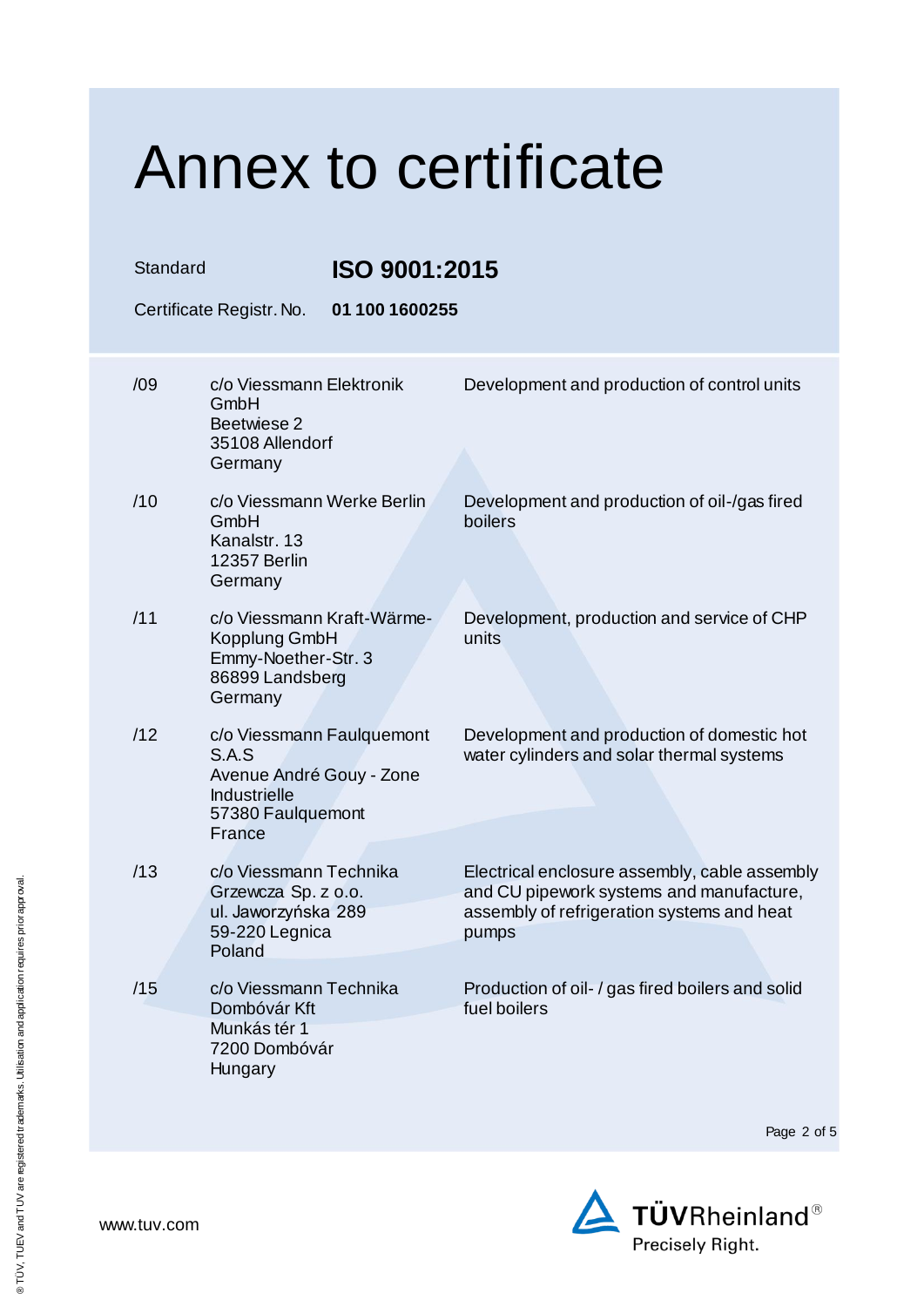| Standard |                                                                                                                                            | ISO 9001:2015                                                            |                                                                                                                                                                                                                                                                 |  |
|----------|--------------------------------------------------------------------------------------------------------------------------------------------|--------------------------------------------------------------------------|-----------------------------------------------------------------------------------------------------------------------------------------------------------------------------------------------------------------------------------------------------------------|--|
|          | Certificate Registr. No.                                                                                                                   | 01 100 1600255                                                           |                                                                                                                                                                                                                                                                 |  |
| /16      | c/o Viessmann Manisa Isi<br>Teknolojileri<br>Manisa Organize Sanayi<br>Bölgesi IV. Kisim Hasan Türek<br>Bulvari No. 19<br>Manisa<br>Turkey | Sanayi ve Ticaret Limited Sirketi<br>45030                               | Development, production and sales, Customs,<br>Foreign Trade (import - export), Logistics<br>(Stocking, Stock Management and Distribution)<br>management and administrative organization<br>activities of wall hung gas boilers, spare parts<br>and accessories |  |
| /18      | c/o Viessmann Deutschland<br>GmbH<br>Viessmannstr, 1<br>35108 Allendorf<br>Germany                                                         |                                                                          | Distribution and services of Viessmann products<br>Development, engineering, mounting and<br>distribution of ice energy storage systems                                                                                                                         |  |
| /21      | Mittenwalde GmbH<br><b>Berliner Chaussee 3</b><br>15749 Mittenwalde<br>Germany                                                             | c/o Viessmann Industriekessel                                            | Development, production, mounting,<br>maintenance and service of oil- / gas fired<br>boilers                                                                                                                                                                    |  |
| /32      | <b>S.A.S.</b><br>de Bruxelles - Didenheim CS,<br>22133<br><b>Mulhouse Cedex</b><br>France                                                  | c/o Viessmann Industrie France<br>Parc des Collines 2, 6 Avenue<br>68060 | Development, distribution, engineering,<br>mounting, commissioning, revamping, repair<br>and service for plants for production of energy<br>in commercial and industrial environments                                                                           |  |
| /33      | c/o Etanomics Service GmbH<br>Waldecker Str. 13<br>64546 Mörfelden-Walldorf<br>Germany                                                     |                                                                          | Services in energy efficiency and energy<br>economics, energy management and energy<br>controlling. Development and realization of<br>holistic energy concepts                                                                                                  |  |

Page 3 of 5

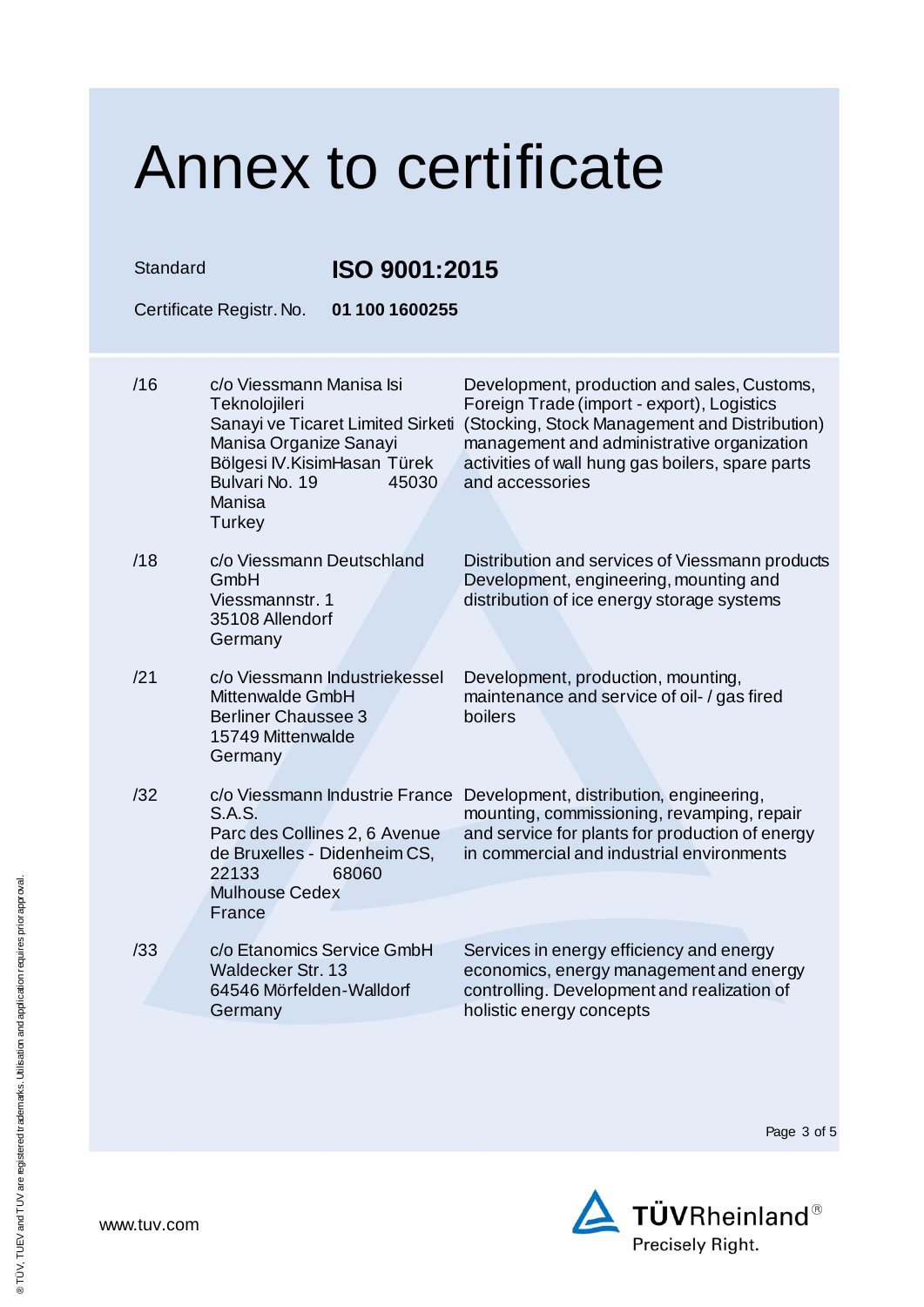#### Annex to certificate Standard **ISO 9001:2015** Certificate Registr. No. **01 100 1600255** /34 c/o Viessmann Engineering S.R.L. Via Brennero 56 37026 Balconi di Pescantina VR Italy Design, site erection, engineering, mounting, commissioning, repair and service of combustion plants as well as plants in the heating area /36 c/o Viessmann Kühlsysteme GmbH Dr.-Vießmann-Str. 1 95030 Hof **Germany** Development, production, distribution, and assembly of cooling rooms, cooling units and chilled cabinets /37 c/o Viessmann (Schweiz) AG Geschäftsbereich Großwärmepumpen Rütimoosstrasse 5 3076 Worb SBB **Switzerland** Development, production and mounting of commercial cooling solutions and heat pumps /38 c/o Viessmann Refrigeration Systems Oy PL 24 (Teollisuustie 7) 06151 Porvoo Finland Development, production and distribution of commercial cooling solutions and production of cooling units /40 c/o ithinx GmbH Am Kabellager 7 51063 Köln **Germany** Development of industrial electronic



www.tuv.com